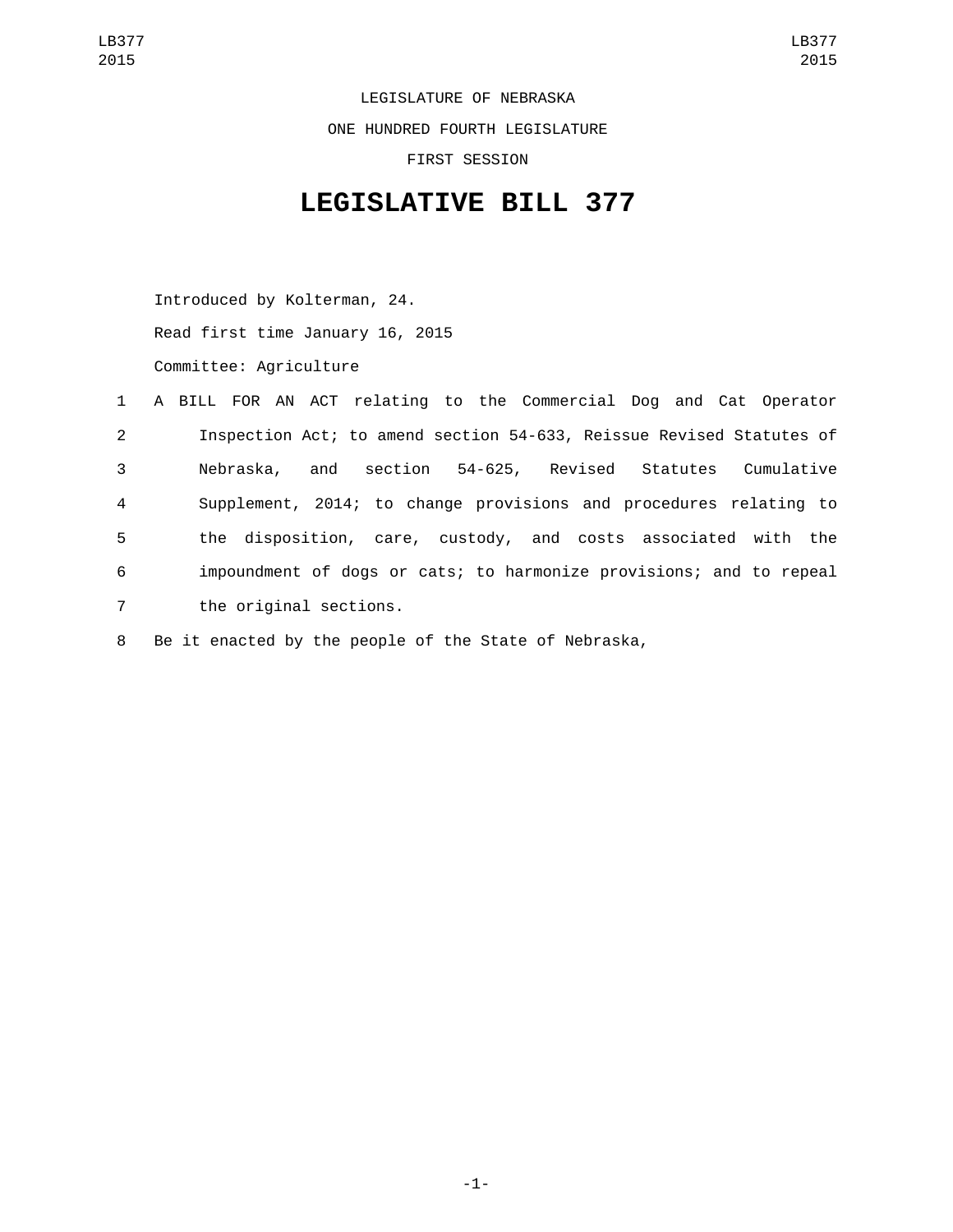Section 1. Section 54-625, Revised Statutes Cumulative Supplement, 2 2014, is amended to read:

 54-625 Sections 54-625 to 54-643 and section 3 of this act shall be known and may be cited as the Commercial Dog and Cat Operator Inspection 5 Act.

 Sec. 2. Section 54-633, Reissue Revised Statutes of Nebraska, is 7 amended to read:

 54-633 (1) In order to ensure compliance with the Commercial Dog and Cat Operator Inspection Act, the department may apply for a restraining order, temporary or permanent injunction, or mandatory injunction against any person violating or threatening to violate the act, the rules and regulations, or any order of the director issued pursuant thereto. The district court of the county where the violation is occurring or is about to occur shall have jurisdiction to grant relief upon good cause shown. Relief may be granted notwithstanding the existence of any other remedy 16 at law and shall be granted without bond.

 The county attorney of the county in which such violations are occurring or about to occur shall, when notified of such violation or threatened violation, cause appropriate proceedings under this section to 20 be instituted and pursued without delay.

 (2) If alleged violations of the Commercial Dog and Cat Operator Inspection Act, the rules and regulations, or an order of the director or an offense against animals observed by an inspector in the course of performing an inspection under the act poses a significant threat to the health or safety of the dogs or cats harbored or owned by an applicant or licensee, the department may direct an inspector to impound the dogs or 27 cats pursuant to sections 28-1011 and 28-1012 or may request any other law enforcement officer as defined in section 28-1008 to impound the dogs 29 or cats pursuant to sections 28-1011 and 28-1012. The department shall cooperate and coordinate with law enforcement agencies, political subdivisions, animal shelters, humane societies, and other appropriate

-2-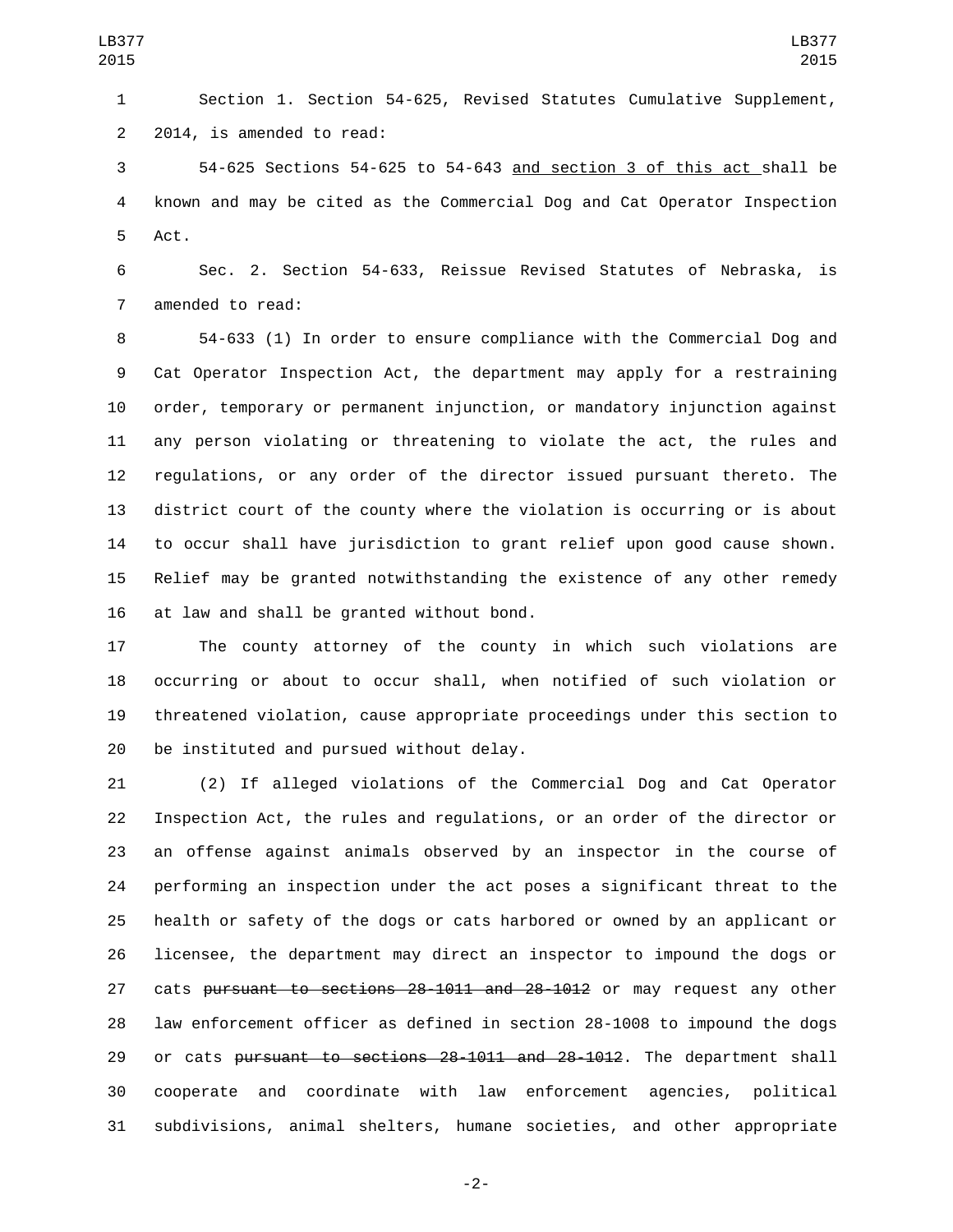entities, public or private, to provide for the care, shelter, and disposition of animals impounded by the department pursuant to this 3 section.

 (3) The department may impose an administrative fine of not more than five thousand dollars for any violation of the act or the rules and regulations adopted and promulgated under the act. Each violation of the act or such rules and regulations shall constitute a separate offense for 8 purposes of this subsection.

 Sec. 3. (1) After a dog or cat has been impounded pursuant to section 54-633, the department shall, within seven days after the date of impoundment, file a complaint with the district court in the county in which the animal was impounded for a hearing to determine the disposition and the cost for the care of the dog or cat. Notice of such hearing shall be given to the applicant or licensee from whom such dog or cat was impounded and to any holder of a lien or security interest of record in such dog or cat, specifying the date, time, and place of such hearing. Such notice shall be served by personal or residential service or by certified mail. If such notice cannot be served by such methods, service may be made by publication in the county where such dog or cat was impounded. Such publication shall be made after application and order of the court. The hearing shall be held as soon as practicable and not more than ten business days after the date of application for the hearing unless otherwise determined and ordered by the court.

 (2) If the court finds that probable cause exists that there has been a violation as described in subsection (2) of section 54-633, the 26 court may:

 (a) Order immediate forfeiture of the dog or cat to the department 28 and authorize appropriate disposition of the dog or cat, including sale 29 at public auction, adoption, donation to a suitable shelter, humane destruction, or any other manner of disposition approved by the court. With respect to the sale of a dog or cat, the proceeds shall first be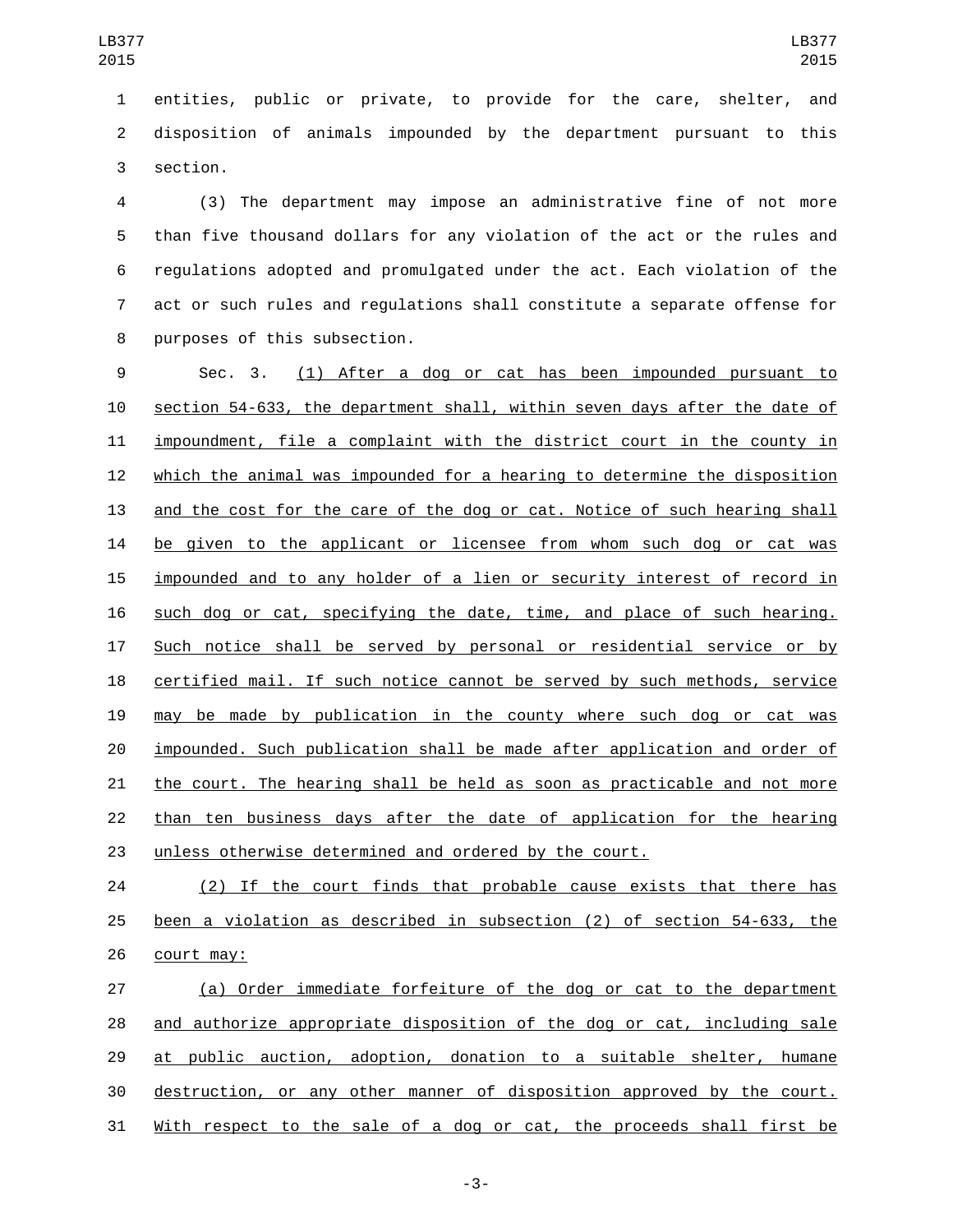applied to the cost of sale and then to the expenses for the care of the dog or cat and the remaining proceeds, if any, shall be paid to the holder of a lien or security interest of record in such dog or cat and 4 then to the owner of the dog or cat;

 (b) Issue an order to the applicant or licensee setting forth the conditions under which custody of the dog or cat shall be returned to the applicant or licensee from whom the dog or cat was impounded or to any other person claiming an interest in the dog or cat. Such order may include any management actions deemed necessary and prudent by the court, including reducing the number of dogs or cats harbored or owned by the applicant or licensee by sale, humane destruction, or forfeiture and securing necessary care, including veterinary care, sufficient for the 13 maintenance of any remaining dog or cat; or

 (c) Order the applicant or licensee from whom the dog or cat was impounded to post a bond or other security, or to otherwise order payment, in an amount that is sufficient to reimburse all reasonable 17 expenses, as determined by the court, for the care of the dog or cat, including veterinary care, incurred by the department from the date of impoundment and necessitated by the possession of the dog or cat. Payments shall be for a succeeding thirty-day period with the first payment due on or before the tenth day following the hearing. Payments for each subsequent succeeding thirty-day period, if any, shall be due on or before the tenth day of such period. The bond or security shall be placed with, or payments ordered under this subdivision shall be paid to, the department. The department shall provide an accounting of expenses to the court when the dog or cat is no longer in the custody of the department or upon request by the court. The department may petition the court for a subsequent hearing under this subsection at any time. The hearing shall be held as soon as practicable and not more than ten business days after the date of application for the hearing unless otherwise determined and ordered by the court. When all expenses covered